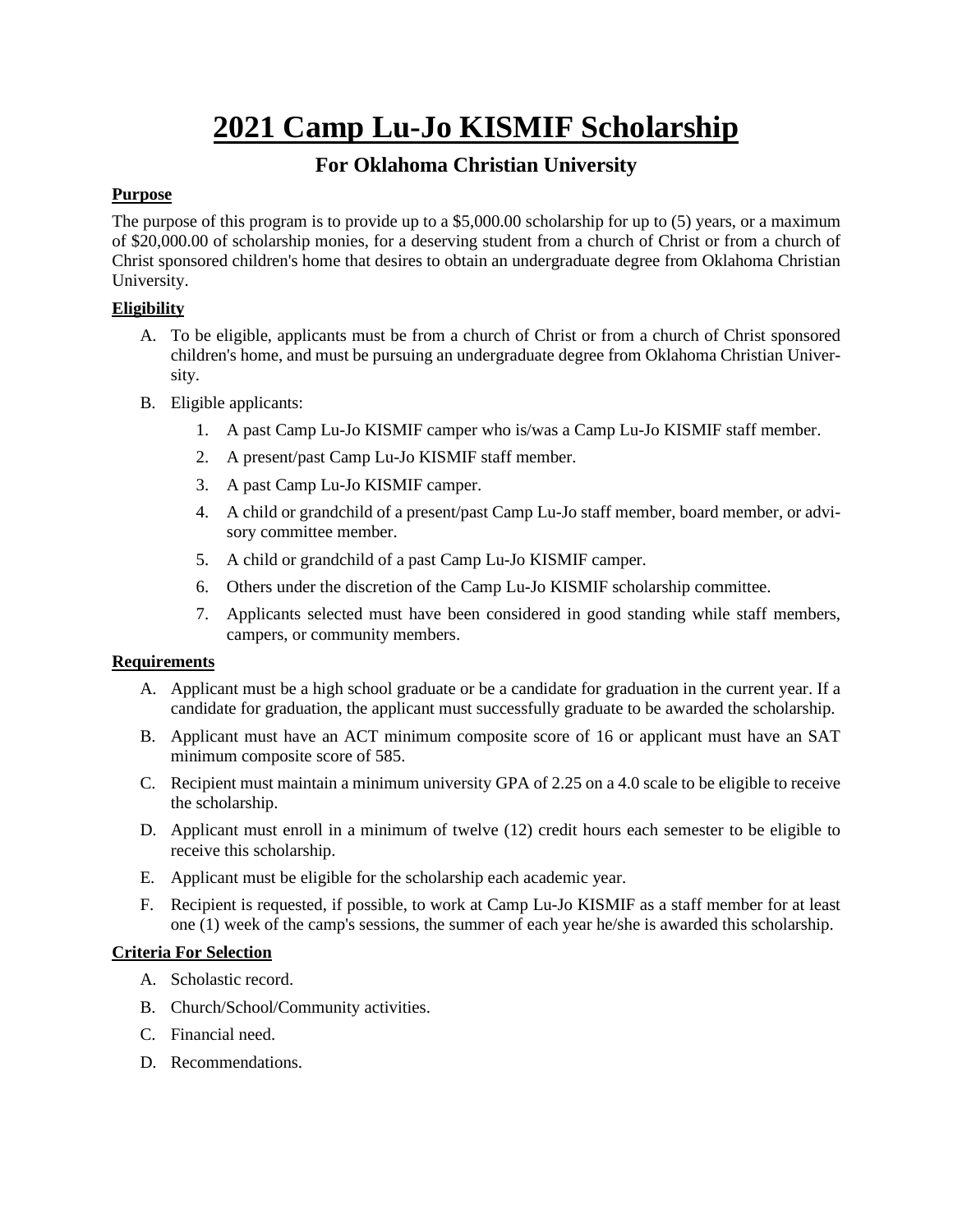#### **Application Information**

#### **Applicant Information**

- A. The applicant must complete the scholarship application.
- B. Please type or print clearly the information requested on the application.
- C. Attach the following to the completed application:
	- 1. At least two (2) personal character references. At least one (1) of these two references must be from someone who is familiar with your family financial situation and at least one (1) of these two references must be from someone who is familiar with you and your family in the church and community.
	- 2. At least two (2) reference letters from among the following: a teacher, counselor, school administrator, present/past Camp Lu-Jo Camp Director, present/past Camp Lu-Jo KISMIF Board Member, or present/past Camp Lu-Jo KISMIF Advisory Committee Member. At least one (1) of these two reference letters must be from someone who is familiar with your academic abilities and goals.
	- 3. A copy of your high school transcript with your overall GPA circled or highlighted, **AND** if applicable, a copy of your university transcript with overall GPA circled or highlighted.
	- 4. A copy of your ACT scores with the composite score circled or highlighted. If the applicant has tested more than once for the ACT, the highest ACT score provided by the applicant will be used.
	- 5. A biographical statement, including your educational background, plans, goals, and other pertinent information about yourself, and why you desire to receive thisscholarship.

Your completed application, with attachments, must be postmarked no later than **August 5,**

**2021**.

Send the completed application to:

#### *Camp Lu-Jo KISMIF Scholarship*

#### *PO Box 1046*

#### *Duncan, OK 73533*

#### **Or**

Send the application electronically to:

*stevenwgreggdds@gmail.com*

*The recipient determination will be made around August 20, 2021. You will be notified by email, text or phone conversation of your final status in regard to the scholarship.*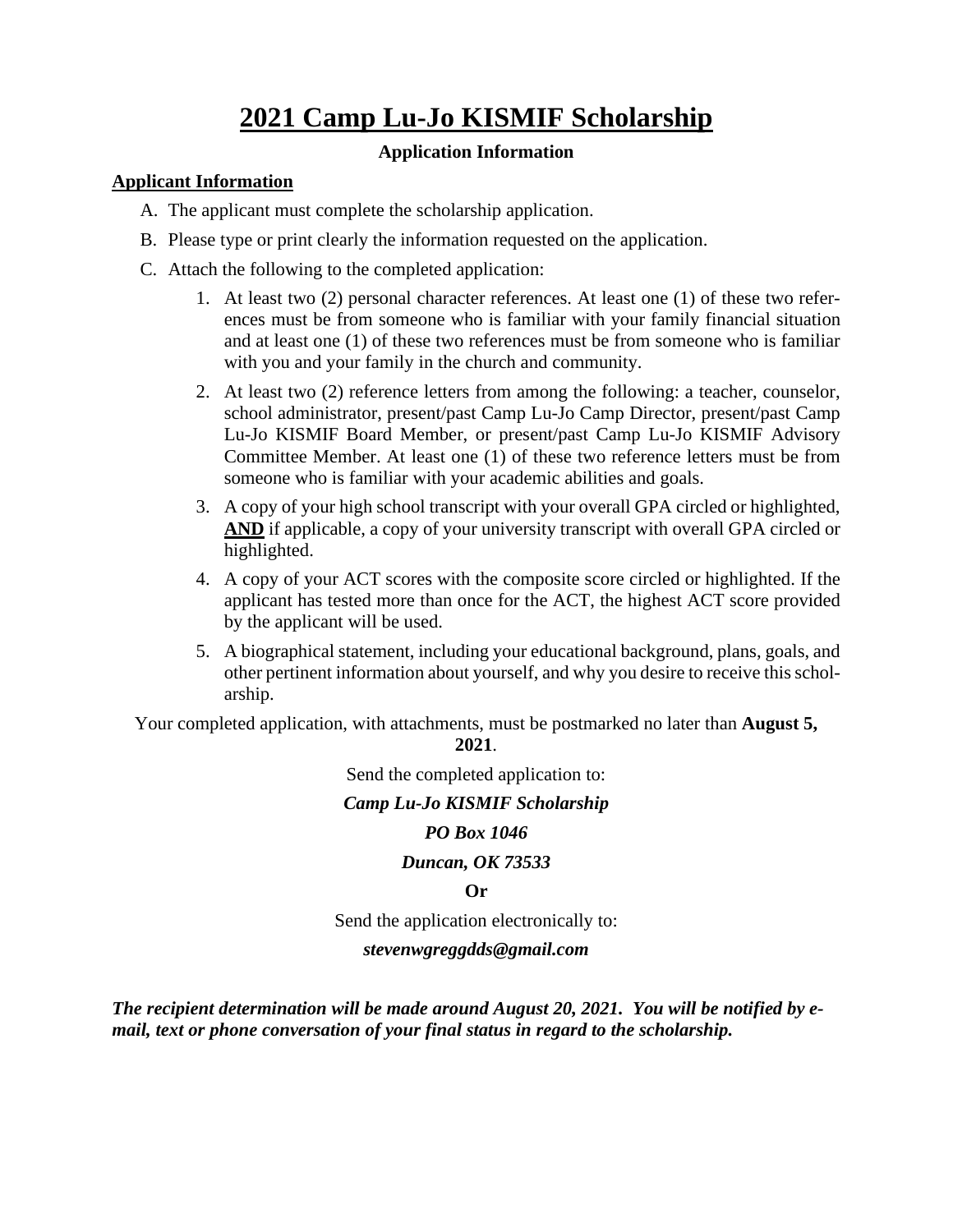### **For Oklahoma Christian University**

|                                                                                            | Date   |      |              |                |     |
|--------------------------------------------------------------------------------------------|--------|------|--------------|----------------|-----|
| PERSONAL INFORMATION                                                                       |        |      |              |                |     |
|                                                                                            |        |      |              |                |     |
| First                                                                                      | Middle |      | Last         |                |     |
| <b>Home Address</b>                                                                        |        |      |              |                |     |
|                                                                                            | Street | City | <b>State</b> |                | Zip |
| Date of Birth $\frac{1}{\sqrt{1-\frac{1}{2}}}\left  \frac{1}{\sqrt{1-\frac{1}{2}}}\right $ |        |      |              |                |     |
| <b>Marital Status</b>                                                                      |        |      |              |                |     |
| If Married, Will Your Spouse Be a Full Time Student?                                       |        |      | Yes          | N <sub>0</sub> |     |
| Are You a Citizen of the United States?                                                    |        |      | Yes          | N <sub>0</sub> |     |
| <b>EDUCATIONAL EXPERIENCE</b>                                                              |        |      |              |                |     |

Name of Schools Attended: (Grades 9th & Higher)

| School | City/State | Dates Attended |
|--------|------------|----------------|
|        |            |                |
|        |            |                |
|        |            |                |
|        |            |                |

Honors Received:

| <b>FAMILY INFORMATION</b> |        |      |       |     |  |
|---------------------------|--------|------|-------|-----|--|
| Father<br>Name            | Street | City | State | Zip |  |
| Mother                    |        |      |       |     |  |
| Name                      | Street | City | State | Zip |  |

\_\_\_\_\_\_\_\_\_\_\_\_\_\_\_\_\_\_\_\_\_\_\_\_\_\_\_\_\_\_\_\_\_\_\_\_\_\_\_\_\_\_\_\_\_\_\_\_\_\_\_\_\_\_\_\_\_\_\_\_\_\_\_\_\_\_\_\_\_\_\_\_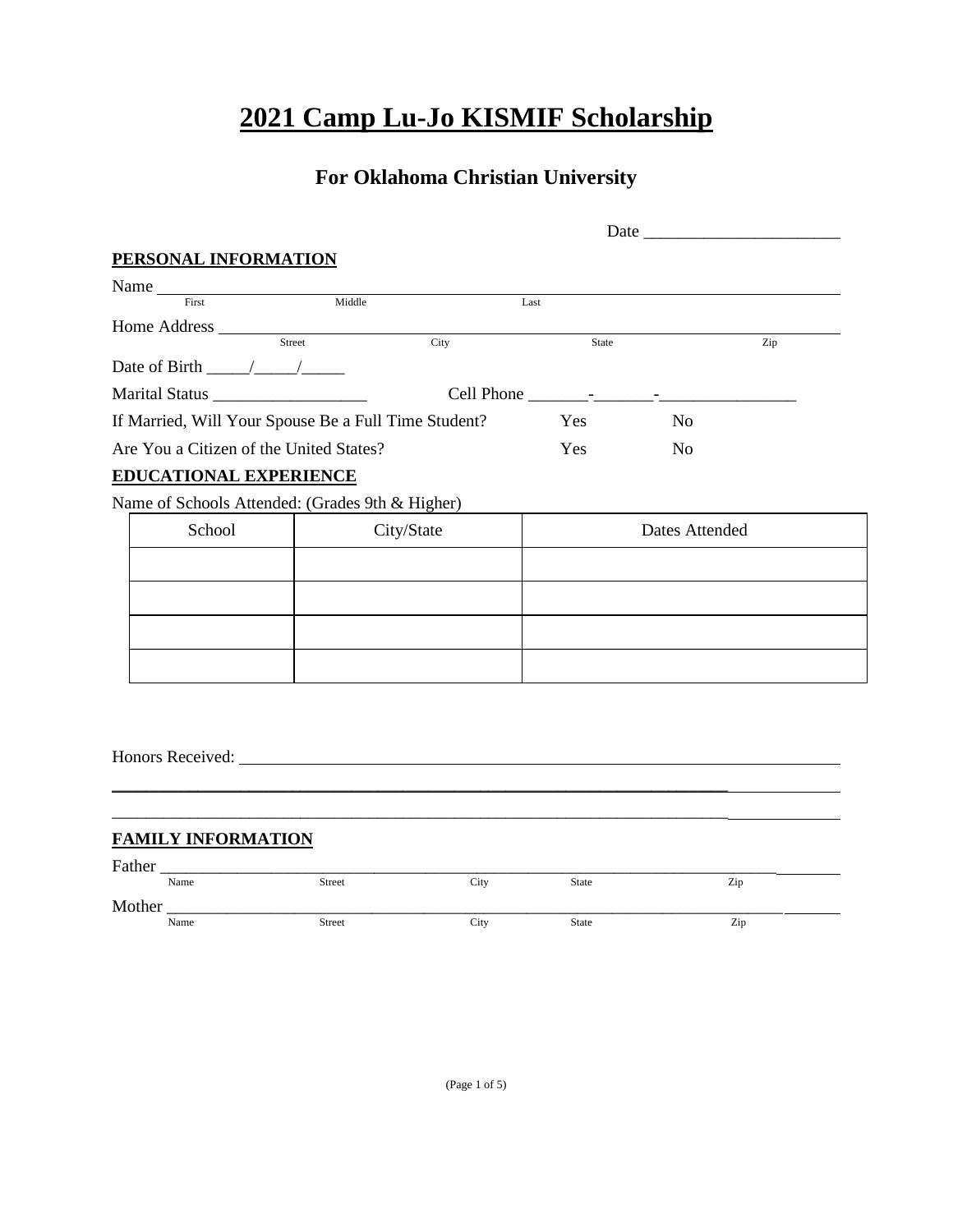## **For Oklahoma Christian University**

| Number in immediate family {including parent(s)}: ______________________________ |          |                                                                                          |                                                                                                   |
|----------------------------------------------------------------------------------|----------|------------------------------------------------------------------------------------------|---------------------------------------------------------------------------------------------------|
|                                                                                  |          | How many other immediate family members will be attending a college or university beside |                                                                                                   |
| How many family members currently live at home with you?                         |          |                                                                                          |                                                                                                   |
|                                                                                  |          |                                                                                          |                                                                                                   |
| <b>OCCUPATION AND FINANCIAL INFORMATION</b>                                      |          |                                                                                          |                                                                                                   |
| Father Cocupation Employer                                                       |          |                                                                                          | Telephone                                                                                         |
|                                                                                  |          |                                                                                          |                                                                                                   |
|                                                                                  |          |                                                                                          |                                                                                                   |
|                                                                                  |          |                                                                                          |                                                                                                   |
|                                                                                  |          |                                                                                          | Telephone                                                                                         |
|                                                                                  |          |                                                                                          |                                                                                                   |
|                                                                                  |          |                                                                                          |                                                                                                   |
|                                                                                  |          |                                                                                          |                                                                                                   |
| You <u>compation</u>                                                             | Employer |                                                                                          | Telephone                                                                                         |
|                                                                                  |          |                                                                                          |                                                                                                   |
|                                                                                  |          |                                                                                          |                                                                                                   |
|                                                                                  |          | Family Assets (Including Homes, Cars, Investments, etc.) Total Esti-                     |                                                                                                   |
|                                                                                  |          | Family Liabilities (Debts, including mortgages, medical bills, etc.) Total Esti-         |                                                                                                   |
| ful in assessing your need for this scholarship:                                 |          |                                                                                          | Describe any other information concerning the financial status of your family that might be help- |
|                                                                                  |          |                                                                                          |                                                                                                   |
|                                                                                  |          |                                                                                          |                                                                                                   |

\_\_\_\_\_\_\_\_\_\_\_\_\_\_\_\_\_\_\_\_\_\_\_\_\_\_\_\_\_\_\_\_\_\_\_\_\_\_\_\_\_\_\_\_\_\_\_\_\_\_\_\_\_\_\_\_\_\_\_\_\_\_\_\_\_\_\_\_\_\_\_\_ \_\_\_\_\_\_\_\_\_\_\_\_\_\_\_\_\_\_\_\_\_\_\_\_\_\_\_\_\_\_\_\_\_\_\_\_\_\_\_\_\_\_\_\_\_\_\_\_\_\_\_\_\_\_\_\_\_\_\_\_\_\_\_\_\_\_\_\_\_\_\_\_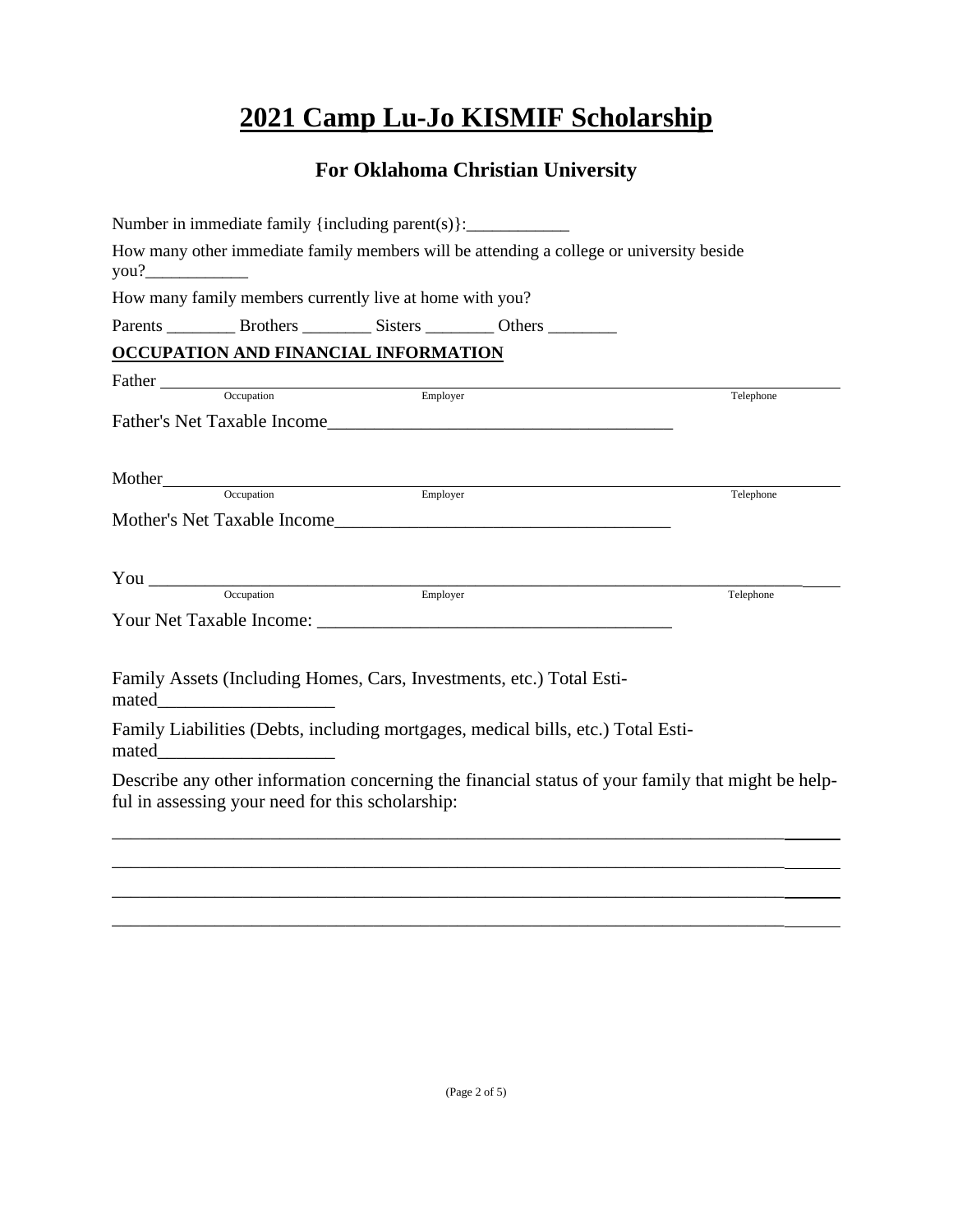## **For Oklahoma Christian University**

| Will you be receiving any other scholarships or grants while you are attending this<br>university?                    | Yes | N <sub>0</sub>                                                                                                                                                                                                                                                                                                                                                                                               |                |     |                |  |
|-----------------------------------------------------------------------------------------------------------------------|-----|--------------------------------------------------------------------------------------------------------------------------------------------------------------------------------------------------------------------------------------------------------------------------------------------------------------------------------------------------------------------------------------------------------------|----------------|-----|----------------|--|
| If YES, please list:                                                                                                  |     |                                                                                                                                                                                                                                                                                                                                                                                                              |                |     |                |  |
|                                                                                                                       |     |                                                                                                                                                                                                                                                                                                                                                                                                              |                |     |                |  |
| Will you be receiving any funds from Social Security or the Veterans Administration to assist with your<br>education? | Yes | N <sub>0</sub>                                                                                                                                                                                                                                                                                                                                                                                               |                |     |                |  |
|                                                                                                                       |     |                                                                                                                                                                                                                                                                                                                                                                                                              |                |     |                |  |
| <b>APPLICANT INFORMATION</b>                                                                                          |     |                                                                                                                                                                                                                                                                                                                                                                                                              |                |     |                |  |
| Are you currently employed?                                                                                           |     | Yes                                                                                                                                                                                                                                                                                                                                                                                                          | N <sub>0</sub> |     |                |  |
| Will you continue employment while at university?                                                                     |     |                                                                                                                                                                                                                                                                                                                                                                                                              |                | Yes | N <sub>0</sub> |  |
|                                                                                                                       |     |                                                                                                                                                                                                                                                                                                                                                                                                              |                |     |                |  |
|                                                                                                                       |     |                                                                                                                                                                                                                                                                                                                                                                                                              |                |     |                |  |
| What personal financial or other assets do you have that could help finance your education?                           |     |                                                                                                                                                                                                                                                                                                                                                                                                              |                |     |                |  |
|                                                                                                                       |     |                                                                                                                                                                                                                                                                                                                                                                                                              |                |     |                |  |
|                                                                                                                       |     |                                                                                                                                                                                                                                                                                                                                                                                                              |                |     |                |  |
|                                                                                                                       |     |                                                                                                                                                                                                                                                                                                                                                                                                              |                |     |                |  |
| Have you previously received this scholarship?                                                                        |     |                                                                                                                                                                                                                                                                                                                                                                                                              | Yes            |     | N <sub>0</sub> |  |
|                                                                                                                       |     | If YES, (a) How many times? $\frac{1}{\sqrt{1 - \frac{1}{\sqrt{1 - \frac{1}{\sqrt{1 - \frac{1}{\sqrt{1 - \frac{1}{\sqrt{1 - \frac{1}{\sqrt{1 - \frac{1}{\sqrt{1 - \frac{1}{\sqrt{1 - \frac{1}{\sqrt{1 - \frac{1}{\sqrt{1 - \frac{1}{\sqrt{1 - \frac{1}{\sqrt{1 - \frac{1}{\sqrt{1 - \frac{1}{\sqrt{1 - \frac{1}{\sqrt{1 - \frac{1}{\sqrt{1 - \frac{1}{\sqrt{1 - \frac{1}{\sqrt{1 - \frac{1}{\sqrt{1 - \frac$ |                |     |                |  |
|                                                                                                                       |     | (b) What years? $\frac{1}{\sqrt{1-\frac{1}{2}}}\left\{ \frac{1}{2}, \frac{1}{2}, \frac{1}{2}, \frac{1}{2}\right\}$                                                                                                                                                                                                                                                                                           |                |     |                |  |
| Extracurricular Activities (Athletic, Church, Community, School):                                                     |     |                                                                                                                                                                                                                                                                                                                                                                                                              |                |     |                |  |

\_\_\_\_\_\_\_\_\_\_\_\_\_\_\_\_\_\_\_\_\_\_\_\_\_\_\_\_\_\_\_\_\_\_\_\_\_\_\_\_\_\_\_\_\_\_\_\_\_\_\_\_\_\_\_\_\_\_\_\_\_\_\_\_\_\_\_\_\_\_\_\_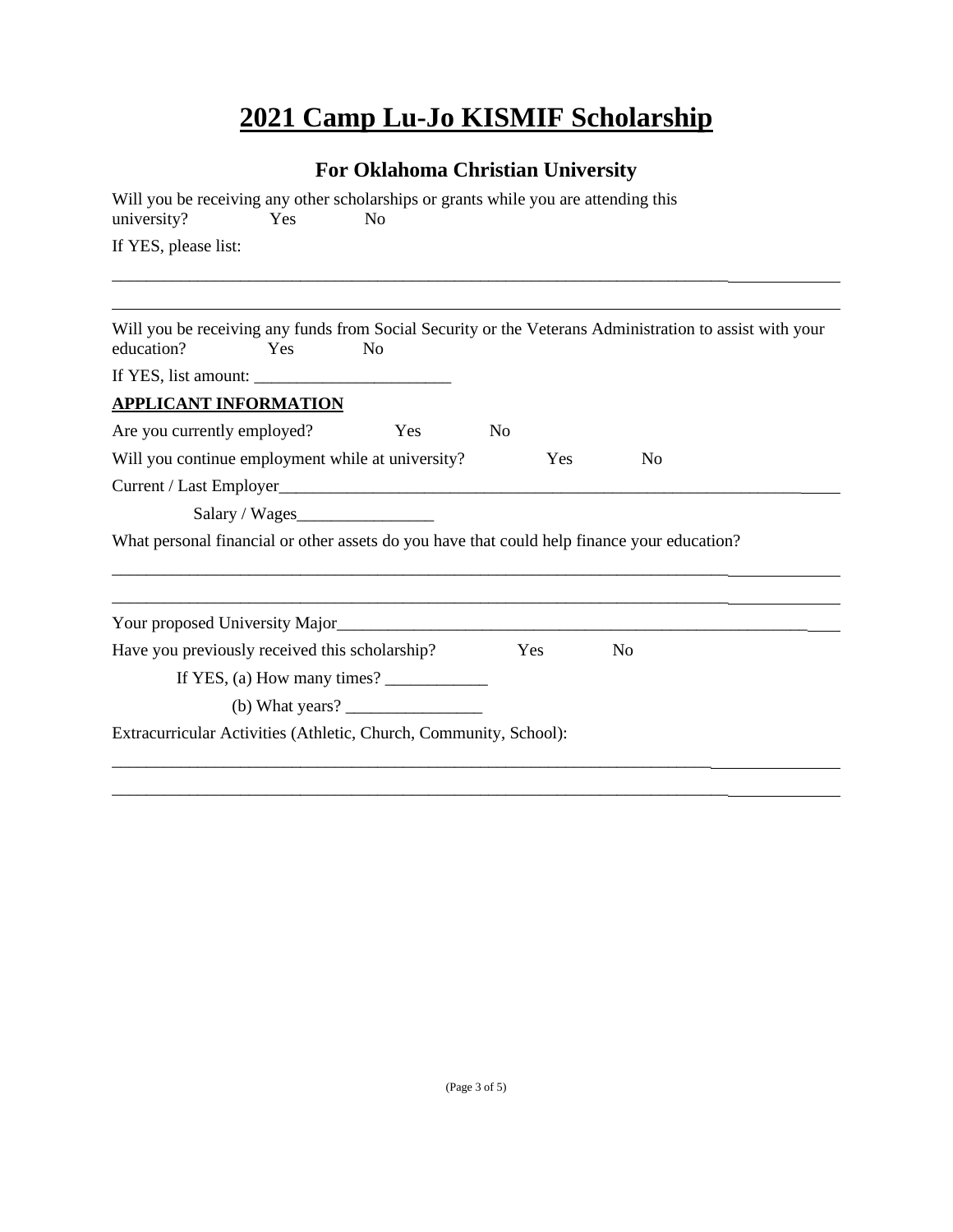## For Oklahoma Christian University

| Offices Held:                   |     |                |                 |  |
|---------------------------------|-----|----------------|-----------------|--|
|                                 |     |                |                 |  |
|                                 |     |                |                 |  |
|                                 |     |                |                 |  |
|                                 |     |                |                 |  |
|                                 |     |                |                 |  |
| <b>CAMP INFORMATION</b>         |     |                |                 |  |
| Camp Lu-Jo Camper?              | Yes | N <sub>0</sub> | Number of Years |  |
|                                 |     |                |                 |  |
|                                 |     |                |                 |  |
| Camp Lu-Jo KISMIF Staff Member? |     | <b>Yes</b>     | N <sub>0</sub>  |  |
|                                 |     |                |                 |  |
|                                 |     |                |                 |  |
| Staff Positions                 |     |                |                 |  |